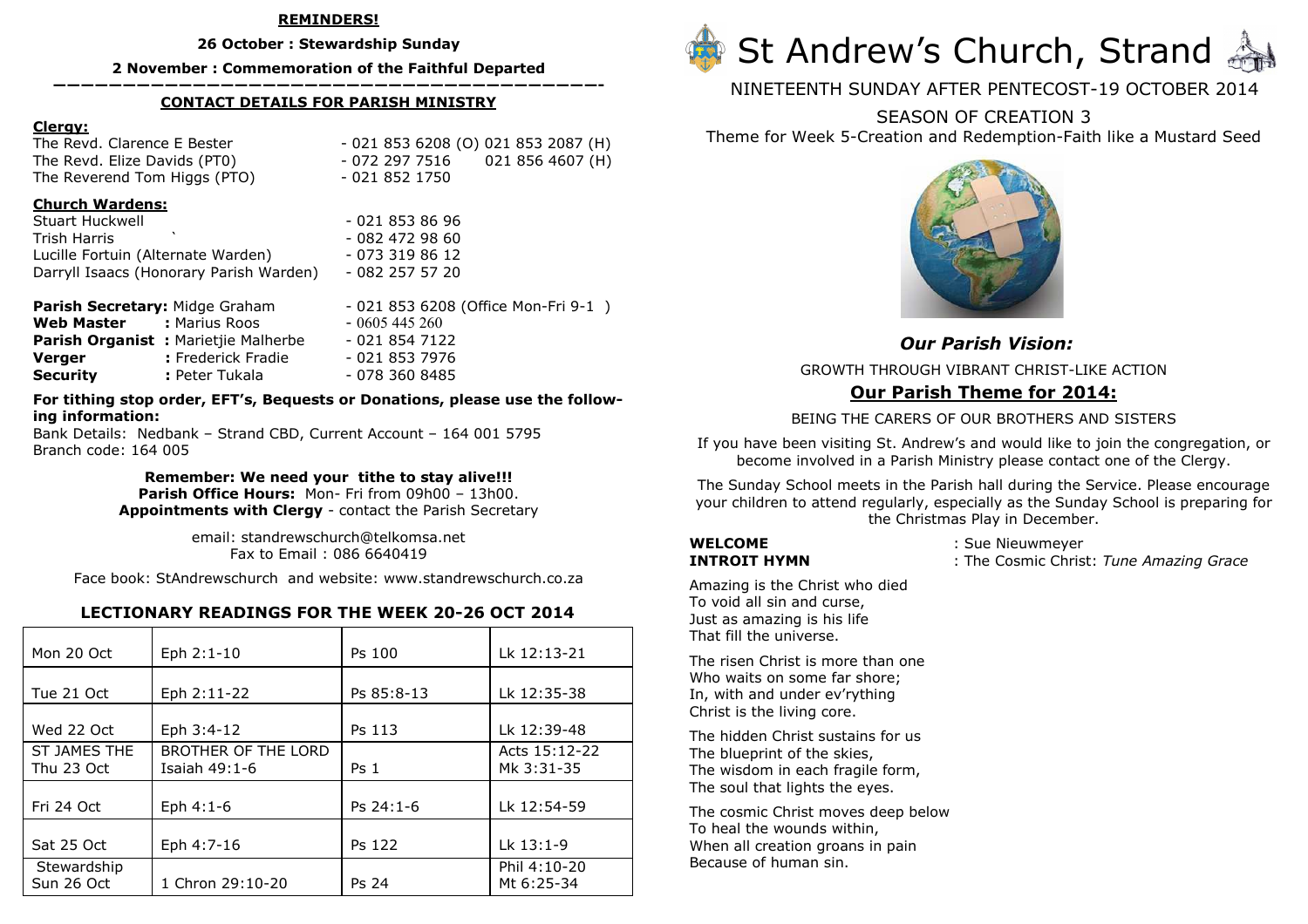The cosmos hails the Christ, the One Who reconciles all things, 'Till all creation rises new With healing in her wings.

As Christ unites the universe, Restores this Earth once more, A cosmic song reverberates, A rich symphonic score.GREETING : Rachel Mash

INTRODUCTION TO SERVICESERVICE LED BY : Sue

**E** : Ethne Meyer

**GATHERING** : The Minister says - Let us pray:

Christ, we come into your presence today to worship in this sanctuary called Earth,

All: A planet filled with your presence, quivering in the forests, vibrating in the land, pulsating in the wilderness, shimmering in the waters of the earth.

# LITANY: Thanksgiving for creation

LIIANY: Inanksgiving for creation intill thanks thanks and care.<br>We thank God for the world he has made, and for all his love and care. For the warmth of the sun, Father in heaven we give you thanks and praise.

## All: Renew our hearts and the face of the earth

For the rain which makes things grow, Father in heaven we give you thanks and praise.

## All: Renew our hearts and the face of the earth

For the woods and the fields, Father in heaven we give you thanks and praise. All: Renew our hearts and the face of the earth

For the sea and the sky, Father in heaven we give you thanks and praise. All: Renew our hearts and the face of the earth

For the flowers and the animals, Father in heaven we give you thanks and praise. All: Renew our hearts and the face of the earth

For families and holidays, Father in heaven we give you thanks and praise. All: Renew our hearts and the face of the earth

For all your gifts, Father in heaven we give you thanks and praise.

# All: Renew our hearts and the face of the earth

We invite the entire creation in praising our God, Creator, Redeemer and Sustainer. Amen.

# Creation and Redemption – Faith like a Mustard Seed

# The minister says: Let us pray

 We forget that we are not alone and that you are with us always. We give up before we have tried. ALL: Faith like a mustard seed

We shy away from your call to care for all creation. We withhold our talents and gifts as caregivers. ALL: Faith like a mustard seed

We deny the power of your love for us and all creation. ALL: Faith like a mustard seed

**KYRIE CONFESSION :** 

# ADMINISTRATION OF HOLY COMMUNION

Recorded music will be played during the distribution of Holy Communion

## POST COMMUNION

Let us give thanks for this meal.

 All: We thank you, Christ, for the meal we have celebrated with you, and we pray that through your body and blood we may be healed and become agents of healing for Earth. Amen.

## PRAYER FOR THE LAND

PRAYER FOR THE LAND **STAYER THE**<br>Bless, O Lord, the fruit of the land

 Bless, O Lord the plants, the vegetation and the herbs of the field that they may grow and increase to fullness and bear much fruit and may the fruit of the land remind us of the spiritual fruit we are to bear

# BLESSING OF BOOKMARKERS : Clarence (follow service on overhead)

**BLESSING** : May the Spirit of God, who is above all and in all and through all, fill you with the knowledge of God's presence in Earth and the impulse of Christ within you, and the blessing of God the Almighty, the Father, the Son, and the Holy Spirit, be with you now and forever. **AMEN.** 

CONCLUSION: Go in peace, serving Christ and loving Earth!

# All: We go in peace, serving Christ and tending Earth!

(Please keep the books tidy and remove all papers from your pew area)

RECESSIONAL HYMN : Mother Earth, our Mother Birthing Tune: Praise my soul, the King of Heaven

Mother Earth, our mother birthing Ev'ry creature from the ground. Jesus too was flesh and breathing, Kin to all that's green and brown. Celebrate with all creation: God has joined the web of life.

Sister Air, our sister lifting Ev'ry creature born with wing; Jesus shared the breath of forests, Breath that makes our spirits sing. Celebrate with all creation: God has joined the web of life.

Brother Water, brother pulsing Deep through ev'ry vein and sea, Jesus drank the very raindrops For wine and in our tea. Celebrate with all creation: God has joined the web of life.

Father Fire, our father burning With the sacred urge to live. Jesus' death complete the cycle, Bringing life beyond the grave. Celebrate with all creation: God has joined the web of life.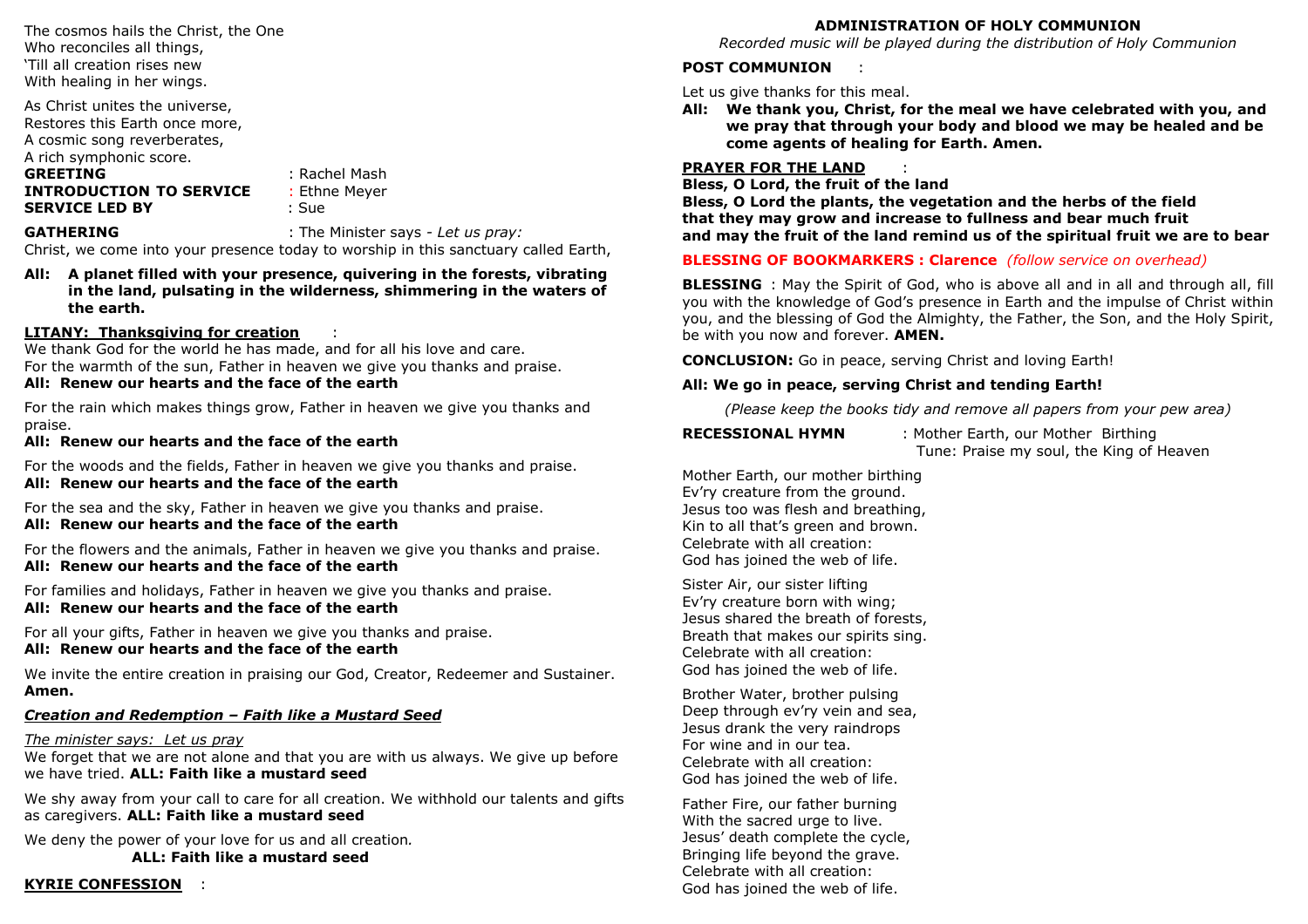# THE TAKING OF THE WINE :

Be loving when you drink wine, so freely received and joyfully shared. In the spirit of Him who cared, Warm as a flowing river, Shining and clear as the sun, Deep as the soil of human toil, The winds and the air caressed it, Christ often blest it. Be loving when you drink wine.

### All: Blessed be God for ever.

### EUCHARISTIC PRAYER FOR THE SEASON OF CREATION

The Lord be with you .... And also with you

Lift up your hearts... We lift them to God

Let us give thanks to the Lord, our God of all of Creation It is right to give him thanks and praise

You spoke the word and all…………………………………………………....your creatures both in heaven and on earth we praise you now and forever saying:

### Holy, Holy, Holy Lord, God of power and might. Heaven and Earth are full of your glory. Hosanna in the Highest. Blessed is he who comes in the name of the Lord. Hosanna in the Highest!

So we proclaim the mystery of faith. Christ has died, Christ is risen, Christ will come again.

Therefore God, we who seek…...we stand before you and worship you, God of all, in songs of everlasting praise:

Blessing and honour and glory and power be yours for ever and ever Amen

### THE LORD'S PRAYER:

### (Congregation to respond in the bold print)

- CB Our Father Who art In Heaven, Hallowed be thy name Thy Kingdom come
- All: Lord make us an instrument of your Peace
- $CB$  Thy will be done, On earth as it is in heaven
- All: Lord, where there is hatred, let us be love grant that we may not so much seek to be loved as to love;
- CB Give us today our daily bread, and forgive us our trespasses as we forgive those who trespass against us
- All Lord, where there is injury, let us be your pardon grant that we may not so much seek to be consoled as to console; to be understood as to understand
- $CB$  Lead us not into temptation but deliver us from the time of trial
- All: Lord, where there is doubt, let us have faith where there is despair, let us bring hope where there is darkness, be our light where there is sorrow, be our joy
- CB For thine is the kingdom, and the power and the glory. Forever and ever.
- All: O, Divine Master, make us an instrument of your peace For it is in giving that we receive; it is in pardoning that we are pardoned; it is in dying that we are born again to eternal life. Amen.

Giver of Life in the midst of a plundered earth we groan with creation. Lord have mercy on us. All: Lord have mercy on us

Giver of Life in the midst of poisoned water we groan with creation. Lord have mercy on us. All: Lord have mercy on us

Giver of life in midst of polluted air we groan with creation Christ have mercy on us. All: Christ have mercy on us

As we come home to earth, as we seek to love our home, as we seek to love our kin. We groan with creation. Christ have mercy on us

### All: Christ have mercy on us

Giver of Life in the midst of mountains of waste we groan with creation. Lord have mercy on us. All: Lord have mercy on us

Giver of life in the midst of a world of war we groan with creation Lord have mercy on us. All: Lord have mercy on us

**PENITENCE** : All say together:

 We are sorry. We have killed living soils with excessive chemicals. We have turned fertile fields into lifeless salt plains. We have cleared rich lands of wild life. We have swallowed Earth's resources in selfish cities

The Minister says : We are Sorry All: We are sorry, please forgive us

ABSOLUTION: Revd Rachel

Christ hears your confession from deep in the tomb and forgives your sins against the land. All: Christ, teach us to love Earth and return to Earth as our home.

I speak for Christ: I invite you to come home to Earth by rejoicing in the land. All: Peace with God! Peace with our neighbour! We are coming home!

### COLLECT (All pray together)

Lord of all the universe

 Through your incarnation in Christ you identified with the created order and proclaimed your love for the world

 Assist us through your Son to respect and cherish the earth and all its creatures through Jesus Christ who reigns with you and the Holy Spirit, one God now and forever. Amen

| <b>READING</b><br><b>PSALM</b><br><b>GRADUAL HYMN</b><br><b>GOSPEL READING</b>                    | <b>AFFIRMATION OF FAITH</b> | : Colossians 1:15-23 pg 250-Marietjie Malherbe<br>: Psalm 46 pg 660 of the APB<br>: AMNS 356: Father Lord of all<br>: Matthew 17-13-22 pg 25-Jonathan Hobosch<br>: The Minister says: Let us affirm our faith together. |
|---------------------------------------------------------------------------------------------------|-----------------------------|-------------------------------------------------------------------------------------------------------------------------------------------------------------------------------------------------------------------------|
| We believe that God creates all things,<br>Women:<br>renews all things and celebrates all things. |                             |                                                                                                                                                                                                                         |
| Men:                                                                                              |                             | We believe Earth is a sanctuary,<br>a sacred planet filled with God's presence,                                                                                                                                         |

a home for us to share with our kin.